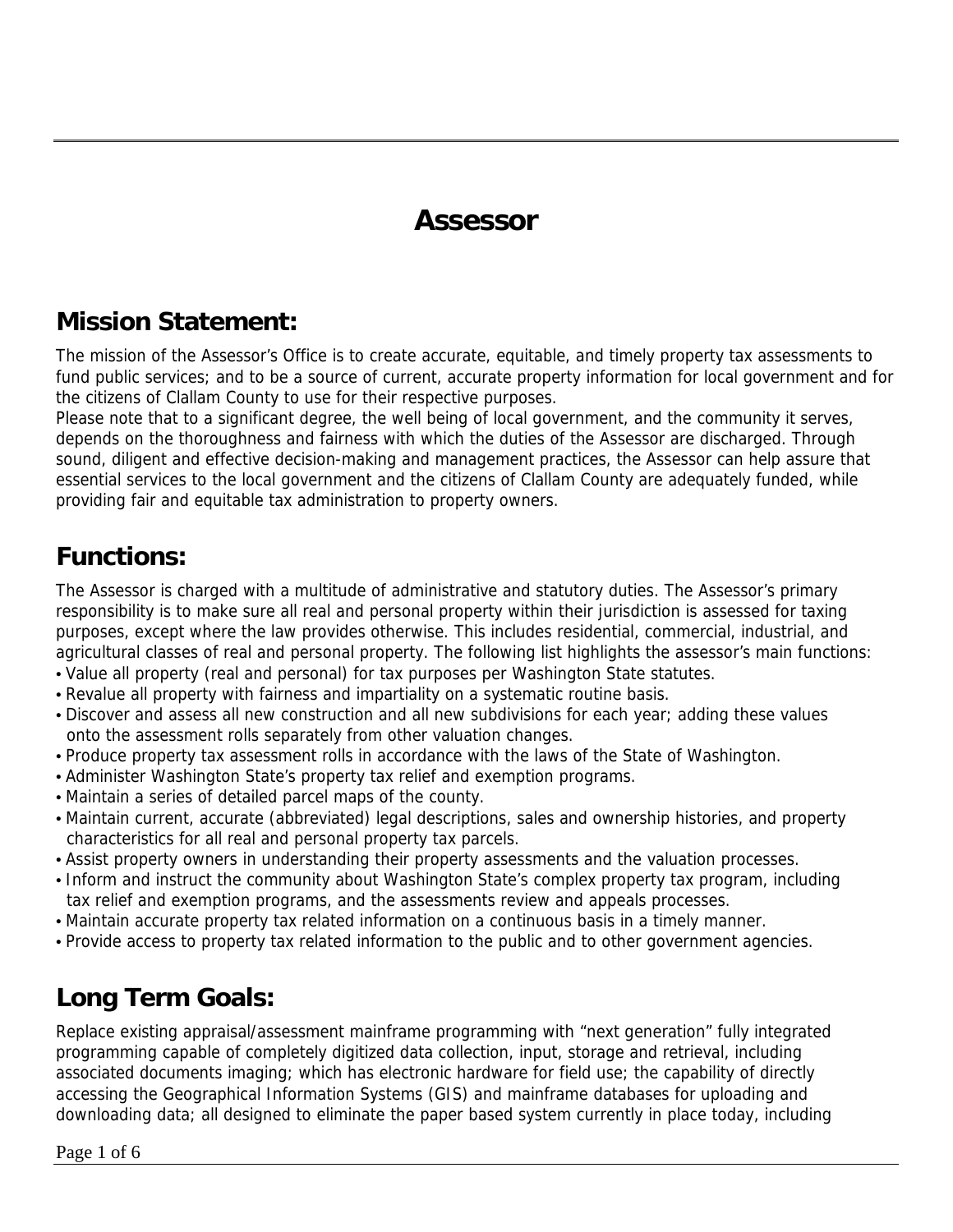manual processing and filing, and redundant data recording and data entry––all of which is costly in staff time, supplies, and resources.

- Full implementation of a computerized statistical analysis program in conjunction with the GIS mapping program to achieve automated, more precise sales/assessment analysis for application in the valuation of all assessed properties in the county.
- Establish an efficient program for upgrading all GIS mapping products––the end results of the 5-year cooperative (Assessor/Roads/DCD) (GIS) mapping program––to the highest standards of accuracy established in this cooperative program.
- Provide all assessment related property information on the internet, including photos, diagrams, and other non-text items as appropriate.
- Completion of a comprehensive Office Policy Manual for consistent decision-making in all aspects of office business practices and procedures. (This is an ongoing task.)
- Achieve full compliance with Standard 6 of Uniform Standards of Professional Appraisal Practice.
- Cross-train staff in the areas of commercial and industrial real property appraisal; Personal Property appraisal: Current Use program administration; and Senior Citizen/Disabled Exemption program administration.

## **Short Term Objectives:**

- Further revision of procedures in order to complete the revaluation of all real property by May 31st each year with minimum staffing level changes. (RCW 34.40.040) - subject to approval by the Washington State Department of Revenue (DOR).
- Further revision of procedures in order to complete personal property listing revisions and revaluation no later than May 31st each year with existing staffing levels. Per DOR approval (RCW 34.40.040).
- Further revision of procedures in order to inspect and value all new construction and all new subdivisions by August 31st. Per DOR approval (RCW 36.21.070 through 36.21.090).
- Create a fully automated computerized program for accurately and consistently calculating levy rates for all taxing districts by December 31st.
- Streamline the continuous State mandated 4-year cyclical Senior/Disabled Property Tax Exemption eligibility re-verification program, first initiated in 2001.
- Continue to provide training opportunities to staff to insure consistency in the decision-making processes and community contacts regarding the administration of State exemption and tax relief programs, uniform appraisal standards, conservation easements, and other tax related business.
- Continue compiling a comprehensive Office Policy Manual for consistent decision-making in all aspects of office business practices and procedures.
- Initiate digital document imaging project, beginning with Current Use documents; set up software for retrieval of scanned data in the office, the field, and on the internet––eliminating the processing and storage of paper documents.
- Move 5-year cooperative GIS mapping plan into next phase of program –– upgrading products to the higher established accuracy standards; create automatic data conversion into various formats; enhance website maps; and establish a long term administration and a comprehensive plan for the project.
- Continue a countywide audit of properties in current use programs for compliance with RCW's 84.33 and 84.34.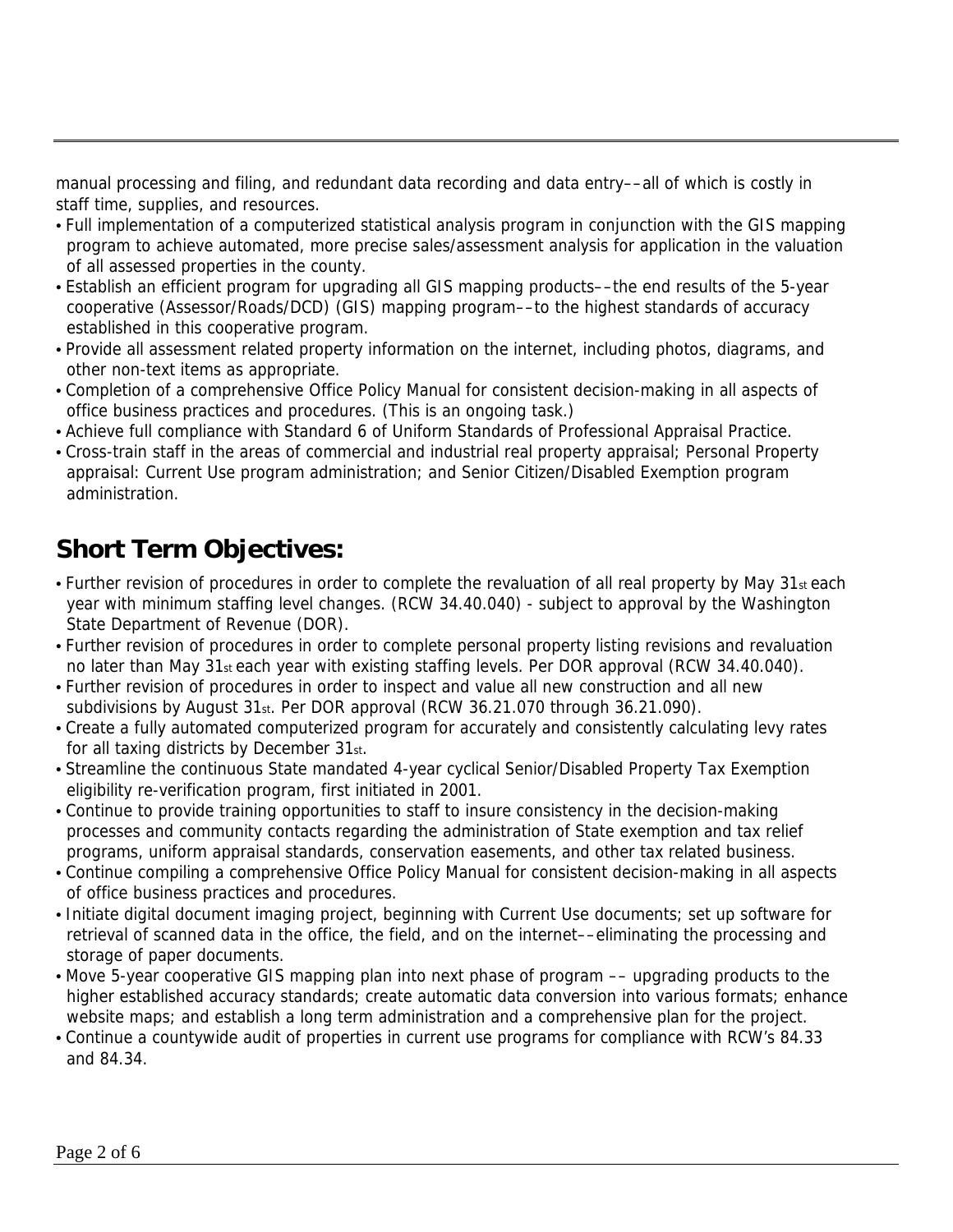## **Accomplishments in 2008:**

- All Senior Exemption and Current Use records are now scanned onto the network. These are indexed and cross referenced for easy access and retrieval. The paper records for these programs have all been moved to a storage area, clearing out many filing cabinets, making room for expanding work areas.
- Scanning has begun on commercial property records, and Personal Property records will be scanned shortly after. These records will be processed and handled in the same manner as Senior Exemption records.
- The annual compliance audit of one quarter of the participants in the Senior Exemption program is nearly finished for the year. This is the first audit using the scanned records exclusively. The transition from paper to scans was remarkably smooth, and the use of the scans improved processing and efficiency beyond expectations.
- The Assessor/Treasurer's Offices now have a signed contract with True Automation. Data conversion and preliminary program setup will begin September/October 2008, with the final migration to these new programs early in the first quarter of 2009.
- The Assessor's public terminals and internet sites now display real property sales information. This is an improvement over showing sales information only on individually selected parcels––one at a time.
- This is the second year in a row that nearly all Assessor's employees have been able to attend continued education courses. This benefits the County and its citizens by providing improved customer service with better informed, more capable staff members.
- Land surveys and new plats are now as current as the process allows. "Lag time" between receiving final documents and having them input in the Assessor's records has been reduced from several months (at times) to only a couple of weeks.
- The administrative and counter area in the office has been reorganized for more efficiency and better customer service. Allowing this to occur is another benefit derived from the documents scanning programs.

#### **Performance Indicators:**

|                                                  | 2006 Actual | 2007 Actual | 6/30/08        | 2009      |
|--------------------------------------------------|-------------|-------------|----------------|-----------|
|                                                  |             |             | Actual         | Goals     |
| Assessment Ratio (State's measure of             | 82.1%       | 80.1%       | <b>Unknown</b> | 90%       |
| Assessed Values to Market Values)                |             |             |                |           |
| New personal property accounts added             | 175         | 163         | 153            | 150       |
| (deletes not included)                           |             |             |                |           |
| Assessor's Budget without capital outlay for new | 1,034,708   | 1,145,861   | 560,565        | 1,246,060 |
| software                                         |             |             |                |           |
| Cost per real and personal property appraisal-   | 21.39       | 23.53       | 24.17          | 23.88     |
| Does not include new construction parcels        |             |             |                |           |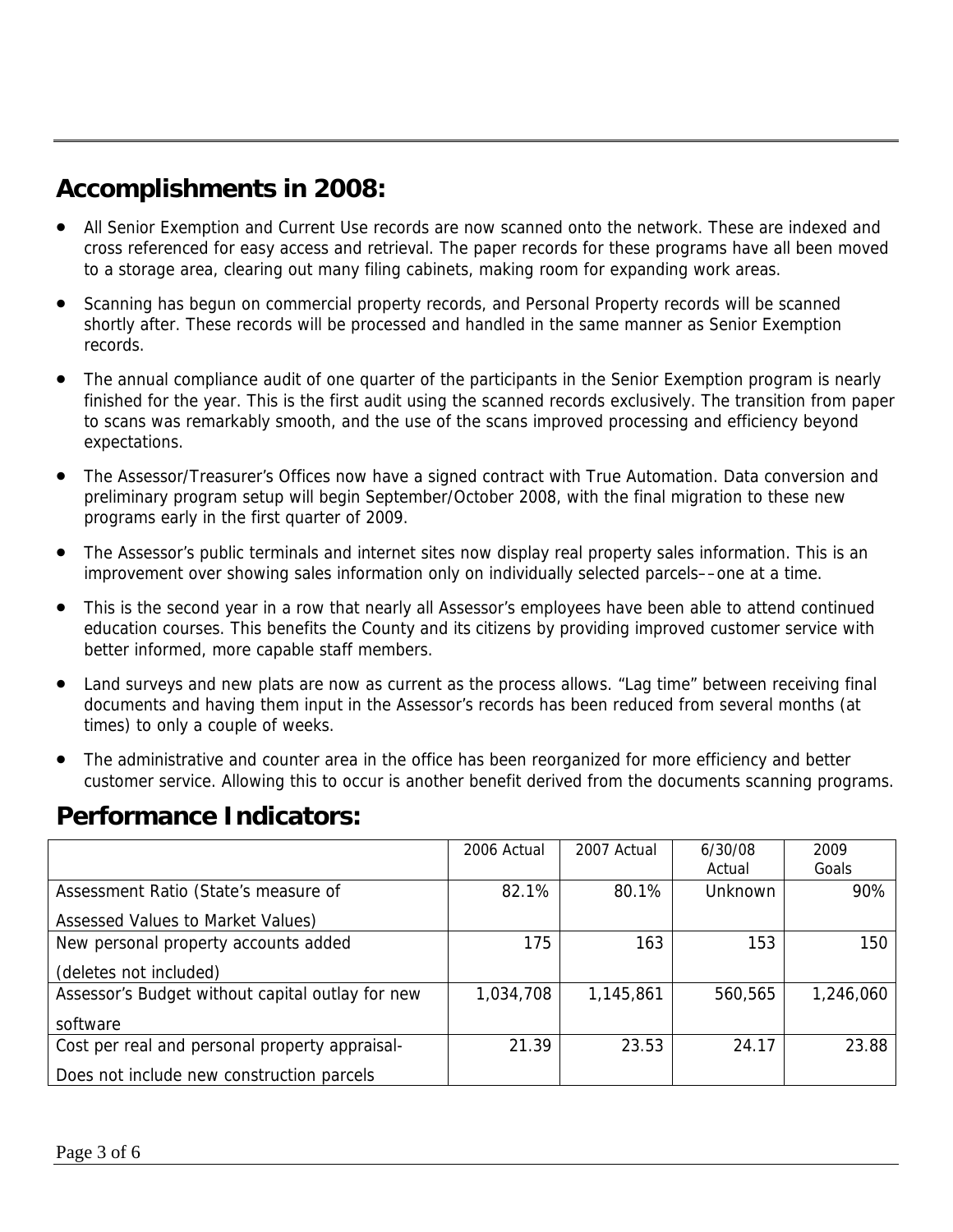## **Workload Indicators:**

|                                                          | 2006 Actual | 2007 Actual | 6/30/08 | 2009      |
|----------------------------------------------------------|-------------|-------------|---------|-----------|
|                                                          |             |             | Actual  | Estimated |
| Parcels                                                  | 46,492      | 46,974      | 46,974  | 47,300    |
| <b>Personal Property Accounts</b>                        | 1,871       | 1,721       | 1,800   | 1,800     |
| New Construction parcels to be inspected                 | 1903        | 1844        | 500     | 1500      |
| New Construction Parcels (millions)                      | \$273.7     | \$225.0     | \$75.0  | \$150.0   |
| <b>Total Assessed Value (billions)</b>                   | \$7.47      | \$8.19      | \$8.5   | \$8.75    |
| Real property parcels to be inspected for<br>revaluation | 7768        | 8500        | 8000    | 8000      |
| Parcels to statistically updated (approx)                | 40,921      | 38,500      | 40,000  | 40,000    |
| <b>Land Subdivisions</b>                                 | 339         | 300         | 200     | 200       |
| Property transfers (sales)                               | 3,368       | 2,480       | 2,500   | 2,000     |
| Tax appeals to Board of Equalization                     | 571         | 248         | 32      | 200       |

**\*Note: 2006 increase in Board Petitions due to market values.** 

#### **Staffing Level:**

|                              | 2006 Actual | 2007 Actual | 6/30/08<br>Actual | 2009<br><b>Budgeted</b> |
|------------------------------|-------------|-------------|-------------------|-------------------------|
| <b>Full Time Equivalents</b> | 15.69       | 16.69       | 16.69             | 16.63                   |

\*1 FTE transferred from Road Dept in 2007.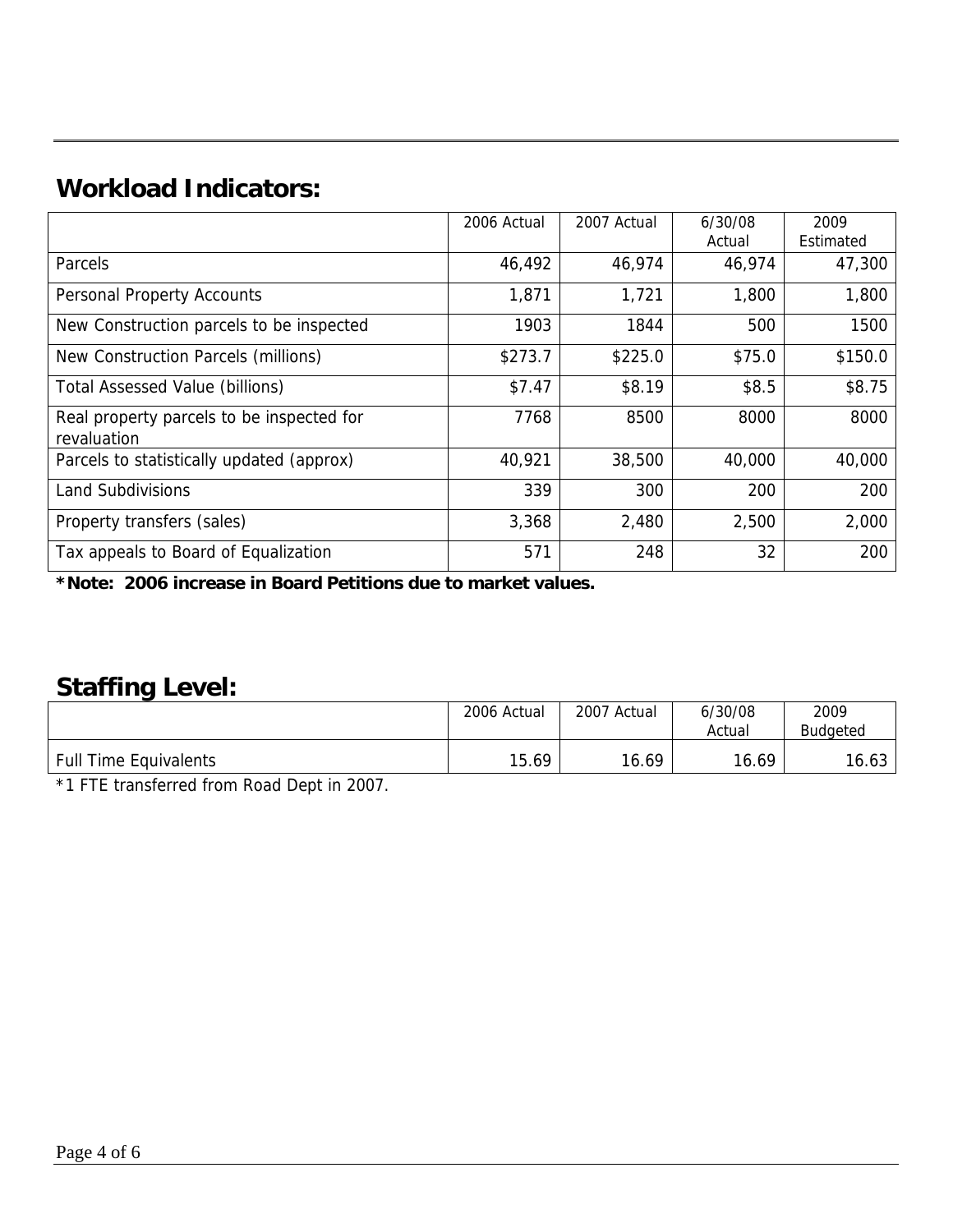# **Operating Budget**

#### **Revenues:**

|                                       | 2006 Actual    | 2007 Actual | 6/30/08<br>Actual | 2009<br>Budgeted |
|---------------------------------------|----------------|-------------|-------------------|------------------|
| Taxes                                 | $\overline{0}$ | 0           | 0                 |                  |
| Licenses and Permits                  | $\Omega$       | 0           | 0                 |                  |
| Intergovernmental Revenues            | $\mathbf 0$    | 0           | 0                 | 0                |
| <b>Charges for Goods and Services</b> | 9,334          | 8,120       | 3,770             | 6,850            |
| <b>Miscellaneous Revenues</b>         | $\Omega$       | $\Omega$    | 0                 |                  |
| <b>Other Financing Sources</b>        | 0              | 0           |                   |                  |
| <b>General Tax Support</b>            | 1,003,533      | 1,212,198   | 556,795           | 1,538,417        |
| <b>TOTAL</b>                          | \$1,012,867    | \$1,220,318 | \$560,565         | \$1,545,267      |

## **Expenditures:**

|                                        | 2006 Actual    | 2007 Actual | 6/30/08   | 2009            |
|----------------------------------------|----------------|-------------|-----------|-----------------|
|                                        |                |             | Actual    | <b>Budgeted</b> |
| Salaries and Wages                     | 714,519        | 799,782     | 401,083   | 872,051         |
| <b>Personnel Benefits</b>              | 125,616        | 262,869     | 134,856   | 303,637         |
| <b>Supplies</b>                        | 10,347         | 13,603      | 8,859     | 15,429          |
| Other Services and Charges             | 18,910         | 19,354      | 6,998     | 72,600          |
| <b>Intergovernmental Services</b>      | $\overline{0}$ | 0           | 0         | $\Omega$        |
| <b>Interfund Payments for Services</b> | 125,036        | 26,960      | 8,769     | 21,550          |
| Capital Outlay                         | 18,439         | 97,750      | 0         | 260,000         |
| <b>TOTAL</b>                           | \$1,012,867    | \$1,220,318 | \$560,565 | \$1,545,267     |